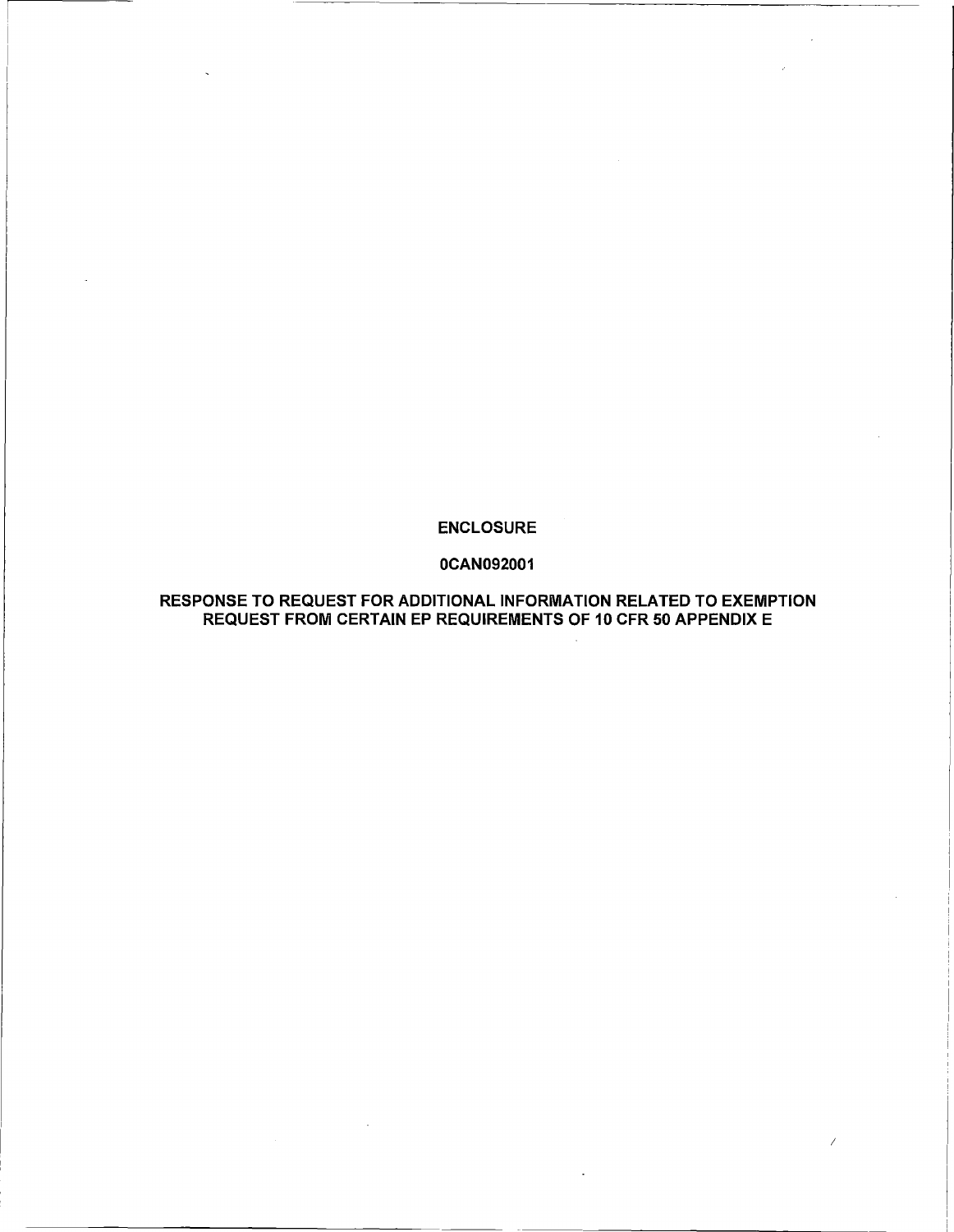## **RESPONSE TO REQUEST FOR ADDITIONAL INFORMATION RELATED TO EXEMPTION REQUEST FROM CERTAIN EP REQUIREMENTS OF 10 CFR 50 APPENDIX E**

In Reference 1, Entergy Operations, Inc. (Entergy) requested an exemptions from certain emergency preparedness and planning (EP) requirements of Appendix E, "Emergency Planning and Preparedness for Production and Utilization Facilities," to 10 CFR 50 for Arkansas Nuclear One, Units 1 and 2 (ANO-1 & 2). Specifically, Entergy requested a one-time exemption to postpone the current scheduled EP exercise until 2021.

The NRC staff has reviewed the submittal and determined that additional information is required to complete their review. Reference 2 transmitted the Request for Additional Information (RAI). The RAI requested a response within 30 days of the date of the request.

The subject RAI is repeated below followed immediately by Entergy's response.

## **RAI 1**

Reference 3 in the licensee's exemption request, "U.S. Nuclear Regulatory Commission Planned Actions Related to Emergency Preparedness Biennial Exercise Requirements for All Licensees During the Coronavirus Disease 2019 Public Health Emergency," dated May 14, 2020 (ADAMS Accession No. ML2012A003), states in part,

To receive expedited review of an exemption request, a licensee should submit a request that contains the following information:

- $\ddotsc$
- A statement that the licensee has made a reasonable effort to reschedule the exercise during CY [Calendar Year] 2020, but was unsuccessful:

However, the exemption request does not indicate that a reasonable effort was made to reschedule the exercise during CY 2020, but was unsuccessful.

Please confirm and describe what reasonable effort the licensee made to reschedule the effort in CY 2020.

## **RESPONSE**

Entergy has made a reasonable effort to reschedule the exercise at ANO during CY 2020, but has been unsuccessful. In March of 2019, ANO began the coordinated outreach concerning the preparations for the Ingestion Pathway Exercise (IPX) with both Federal Emergency Management Agency (FEMA) Region VI and the Arkansas Department of Health (ADH). Monthly planning meetings were held to allow for proper coordination and planning. These planning meetings led to a documented request (see the attached letter) from the ADH to request Entergy to seek an exemption from the NRC to defer the exercise. The ADH cites that even moving the exercise into the fall of 2020 beyond the scheduled dates of September 15

 $\mathbb{R}^2$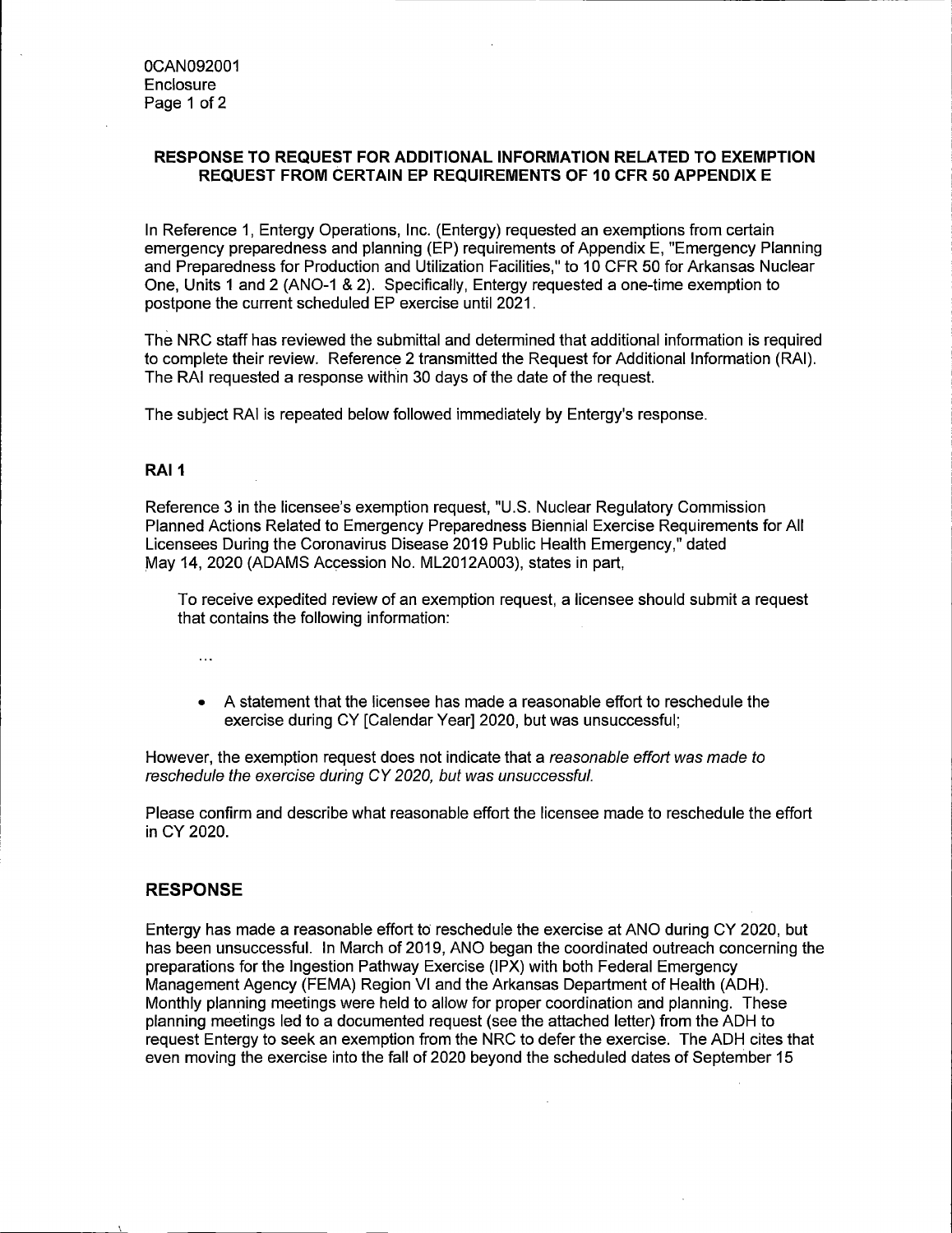0CAN092001 **Enclosure** Page 2 of 2

and 16, 2020, raises other concerns, which are described in the attached letter. Based upon the ADH request, Entergy decided to request an exemption from the NRC to defer the exercise to CY 2021 which was preferred because it allows the ADH and the offsite response organizations to continue responding to the current global health crisis and focus on protecting responders as well as the health and safety of the public.

In light of the need to postpone or defer the exercise, ANO, in conjunction with FEMA, conducted ANO Ingestion Virtual Recovery Seminar hosted by Region 6 Technological Hazards . Division Radiological Emergency Preparedness (THO/REP) Program and the ADH. The Virtual Seminar was held on July 14, 2020. This seminar allowed for continued training and coordination while preparing for execution of the IPX in 2021.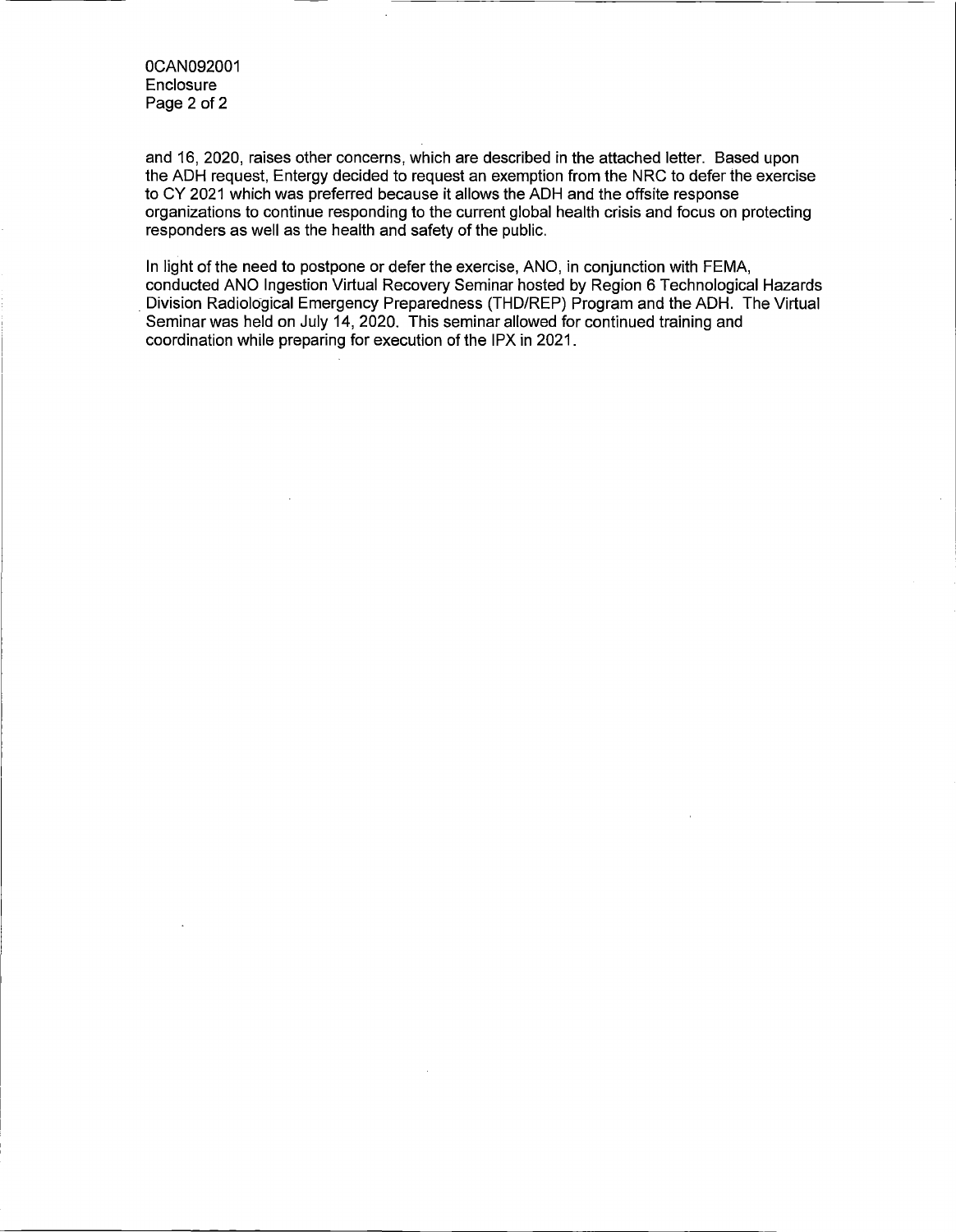# ATTACHMENT TO

## ENCLOSURE

## 0CAN092001

## LETTER FROM THE ARKANSAS DEPARTMENT OF HEALTH TO ARKANSAS NUCLEAR ONE

(1 Page)

 $\sim$   $\sim$